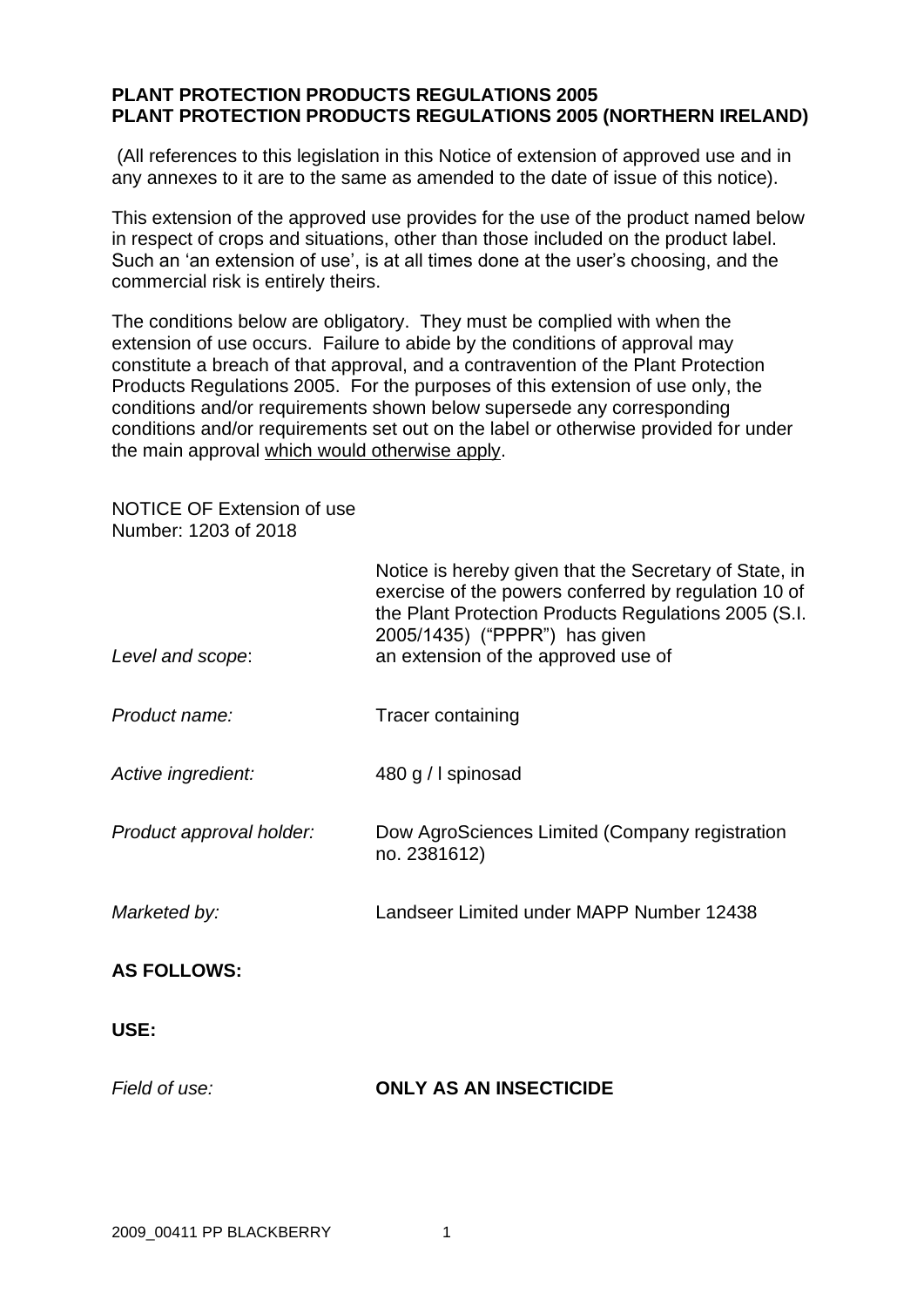| Crops/situations:                            | <b>Maximum</b><br>individual dose:<br>(ml product /<br>ha) | Maximum total<br>dose: | <b>Maximum</b><br>number of<br>treatments: (per<br>annum) | Latest time of<br>application: |
|----------------------------------------------|------------------------------------------------------------|------------------------|-----------------------------------------------------------|--------------------------------|
| Outdoor crops of<br>blackberry,<br>raspberry | -200                                                       | ۰                      |                                                           | Three days<br>before harvest   |

#### *Operator Protection:*

(1) Engineering control of operator exposure must be used where reasonably practicable in addition to the following personal protective equipment:

> Operators must wear suitable protective gloves when handling the concentrate and when applying by hand-held equipment.

(2) However, engineering controls may replace personal protective equipment if a COSHH assessment shows that they provide an equal or higher standard of protection.

### *Environmental protection:*

(1) Since there is a risk to aquatic life from use, users not applying the statutory buffer zone must either themselves carry out or ensure that someone else has carried out a Local Environment Risk Assessment for Pesticides (LERAP) on their behalf before each spraying operation from a horizontal boom sprayer. Users must not allow direct spray from such sprayers to fall within 5m of the top of the bank of any static or flowing waterbody or within 1m of a ditch which is dry at the time of application (these distances to be measured as set out in the booklet 'Local Environment Risk Assessment for Pesticides - Horizontal Boom Sprayers' and any amendments that are made to it) unless:

(a) The LERAP indicates that a narrower buffer zone will be sufficient; and

(b) Any measures indicated by the LERAP as justifying the narrower buffer zone are complied with in full and in accordance with any conditions applicable to them.

Spray must be aimed away from water.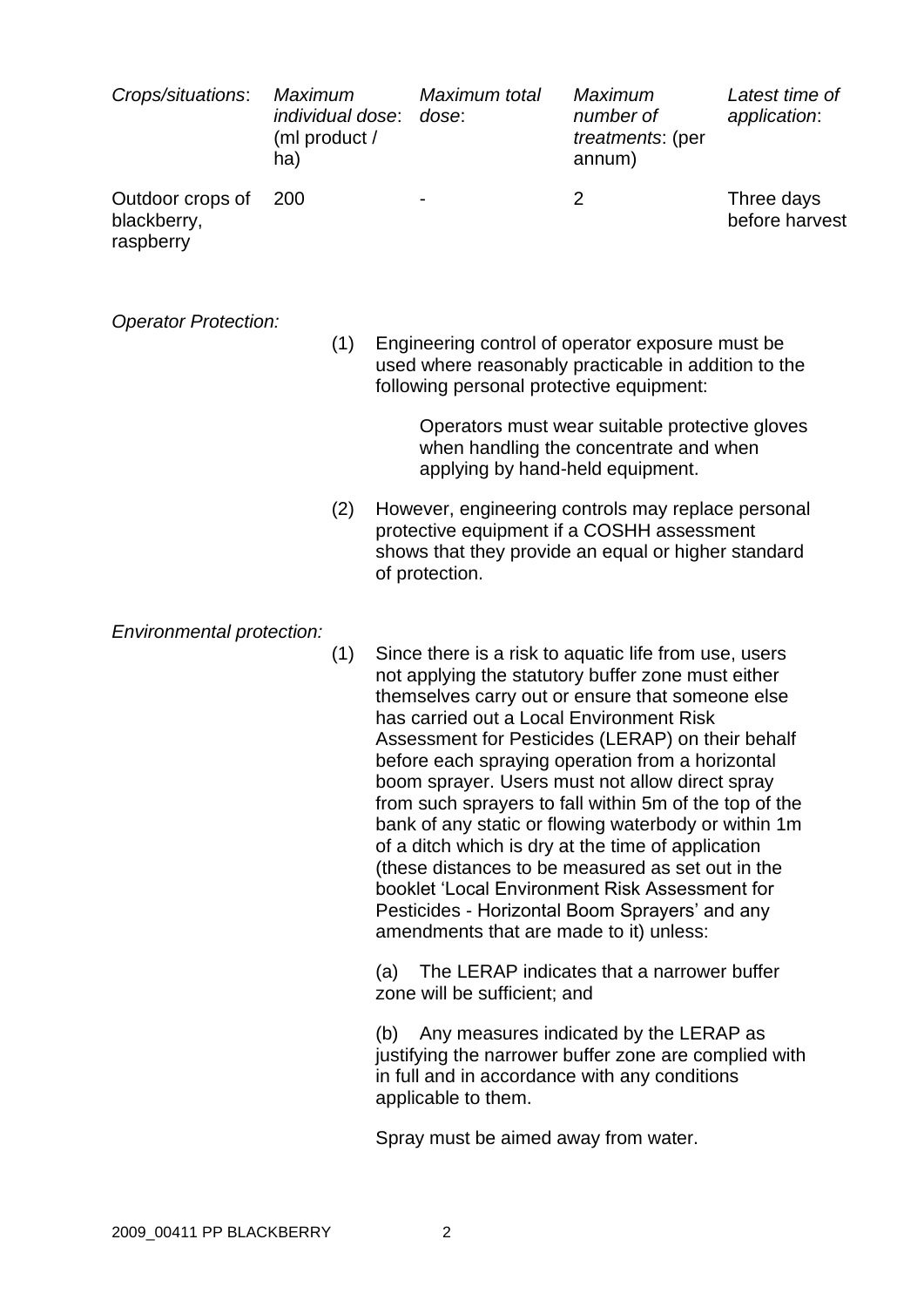Spray from hand-held sprayers must not be allowed to fall within 1 m of the top of the bank of a static or flowing waterbody. Spray must be aimed away from water.

(2) Since there is a risk to aquatic life from use, users not applying the statutory buffer zone must either themselves carry out, or ensure that someone else has carried out a Local Environment Risk Assessment for Pesticides (LERAP) on their behalf before each spraying operation from a broadcast airassisted sprayer. Users must not allow direct spray from such sprayers to fall within 20m of the top of the bank of any static or flowing waterbody or within 5m of a ditch which is dry at the time of application (these distances to be measured as set out in Pesticides Safety Directorate's booklet 'Local Environment Risk Assessment for Pesticides - Broadcast Air-assisted Sprayers' - and any amendments that are made to it) unless:

(a) The LERAP indicates that a narrower buffer zone will be sufficient; and

(b) Any measures indicated by the LERAP as justifying the narrower buffer zone are complied with in full and in accordance with any conditions applicable to them.

Spray must be aimed away from water.

- (3) The results of the LERAP must be recorded in written form and must be available for a period of three years for inspection to any person entitled to exercise enforcement powers under or in connection with the Plant Protection Products Regulations 2011 or the Plant Protection Products (Sustainable Use) Regulations 2012. (An electronic record will satisfy the requirement for a written record, providing it is similarly available for inspection and can be copied).
- (4) Detailed guidance on LERAPs and how to conduct a LERAP are contained in the booklets 'Local Environment Risk Assessment for Pesticides - Horizontal Boom Sprayers' and 'Local Environment Risk Assessment for Pesticides - Broadcast Airassisted Sprayers', available from HSE Chemicals Regulation Division's website. All LERAPs must be carried out in accordance with this Guidance and any amendments that are made to it.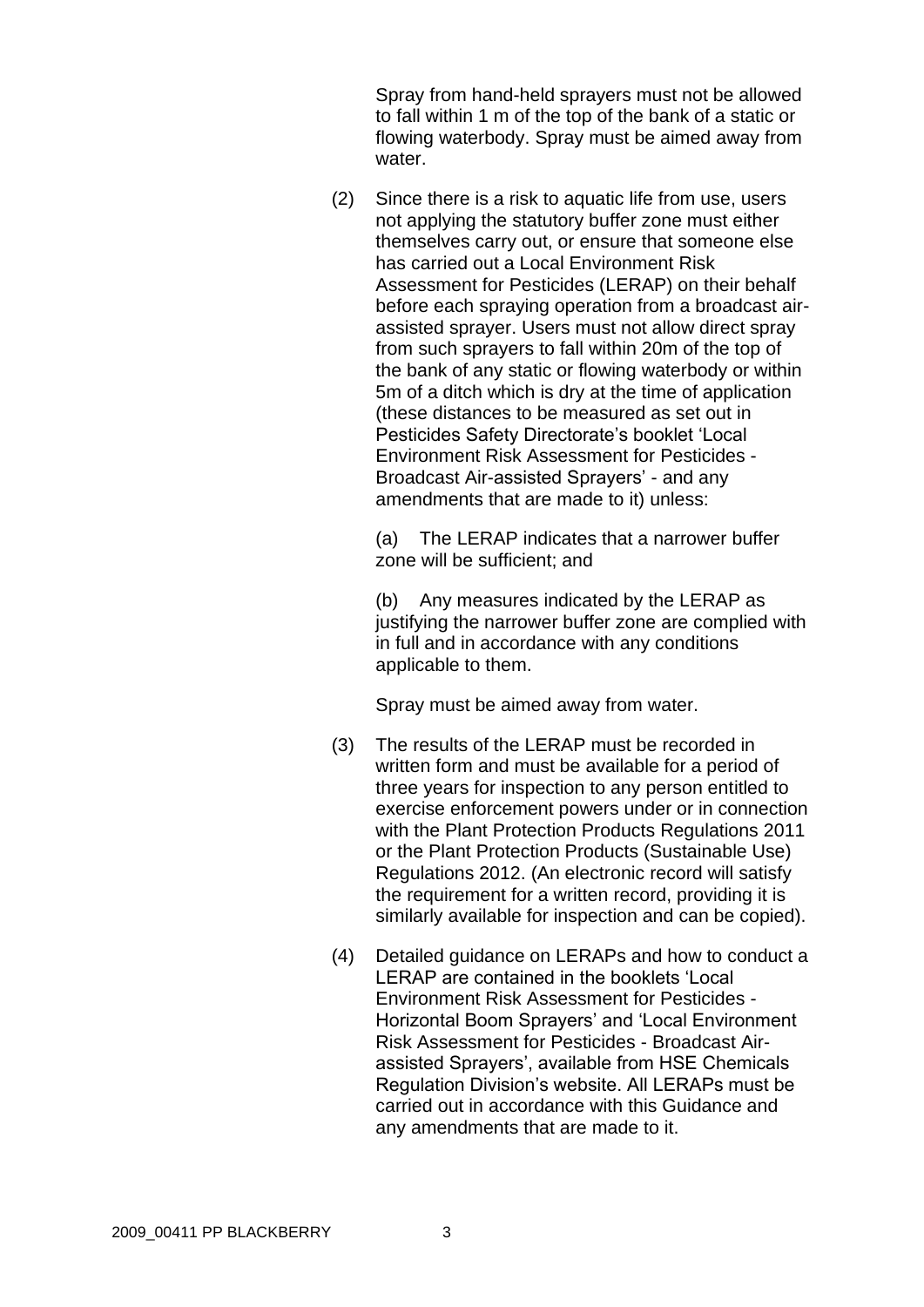*Other specific restrictions:*

- (1) This product must only be applied in accordance with the terms of this authorisation, the product label and/or leaflet and any additional guidance on extensions of use
- (2) This product qualifies for inclusion within the Local Environment Risk Assessment for Pesticides (LERAP) scheme. Before each spraying operation from a horizontal boom sprayer or broadcast airassisted sprayer, either a LERAP must be carried out in accordance with the guidance available from the HSE Chemicals Regulation Division's website or the statutory buffer zone must be maintained. The results of the LERAP must be recorded and kept available for three years.
- (3) A minimum interval of 10 days must be observed between applications



HSE Digital Signature

Date of issue: 25 May 2018

Date of expiry: the final expiry date of use for the authorised product (unless otherwise stated)

# **EXPLANATORY NOTES**

- 1. This Notice of Extension of use is number 1203 of 2018 and supersedes Notice(s) of Approval Number(s) 2118 of 2009.
- 2. This notice will be published on the website of the Chemicals Regulation Division of the HSE.
- 3. Application Reference Number: COP 2009/00411 PP